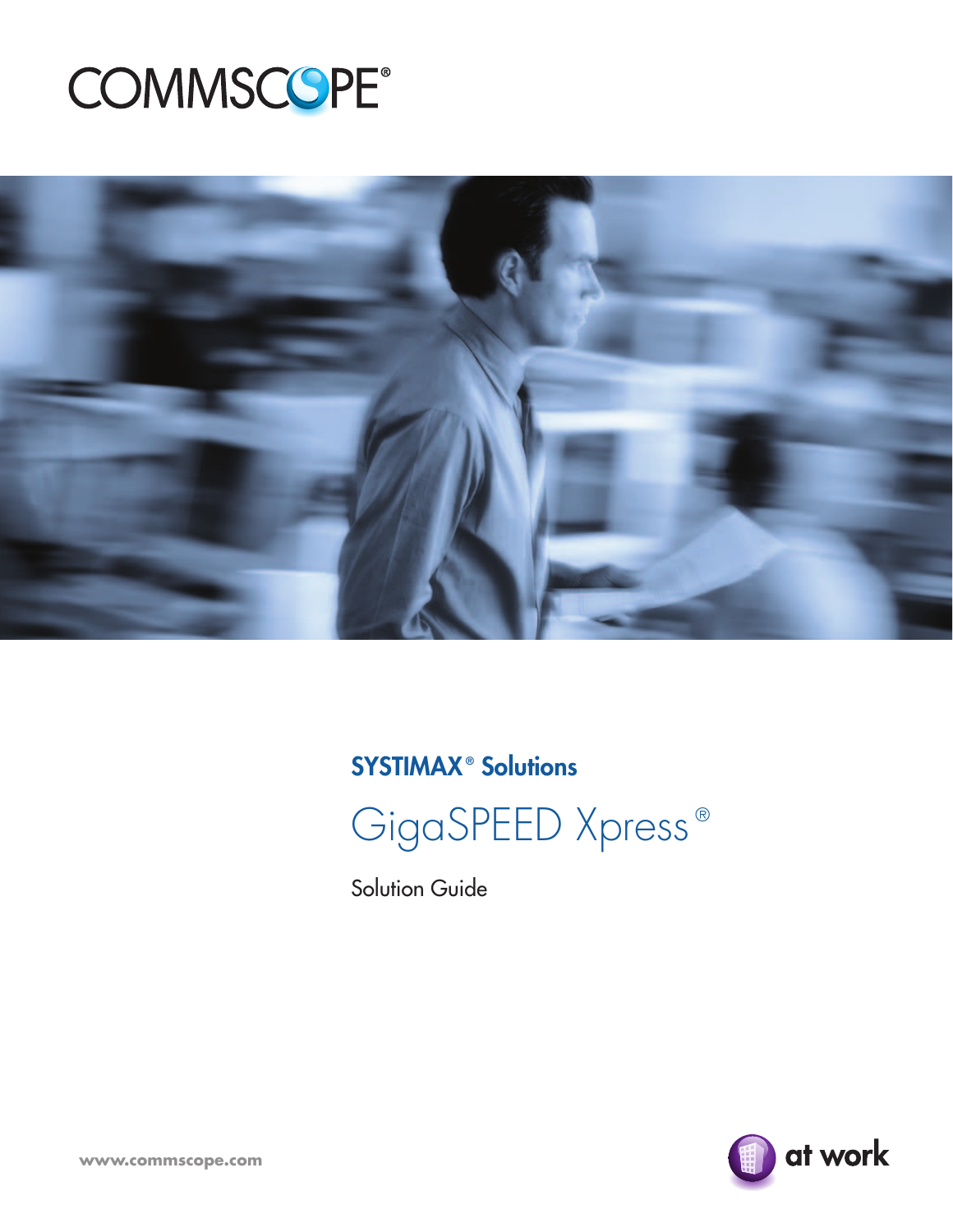| יוזפזמכ<br>╰ |
|--------------|
|--------------|

| Introduction                                      |    |
|---------------------------------------------------|----|
| <b>SYSTIMAX GigaSPEED Xpress 88 Series Cable</b>  | 5  |
| SYSTIMAX GigaSPEED Xpress GSXP Series Patch Cords |    |
| <b>SYSTIMAX MGS600 Information Outlets</b>        | 9  |
| SYSTIMAX 360 1100GS6 Patch Panels                 | 10 |
| SYSTIMAX 360 PATCHMAX GS6 Patch Panels            | 11 |
| <b>Modular Patch Panels</b>                       | 12 |
| VisiPatch 360 System                              | 14 |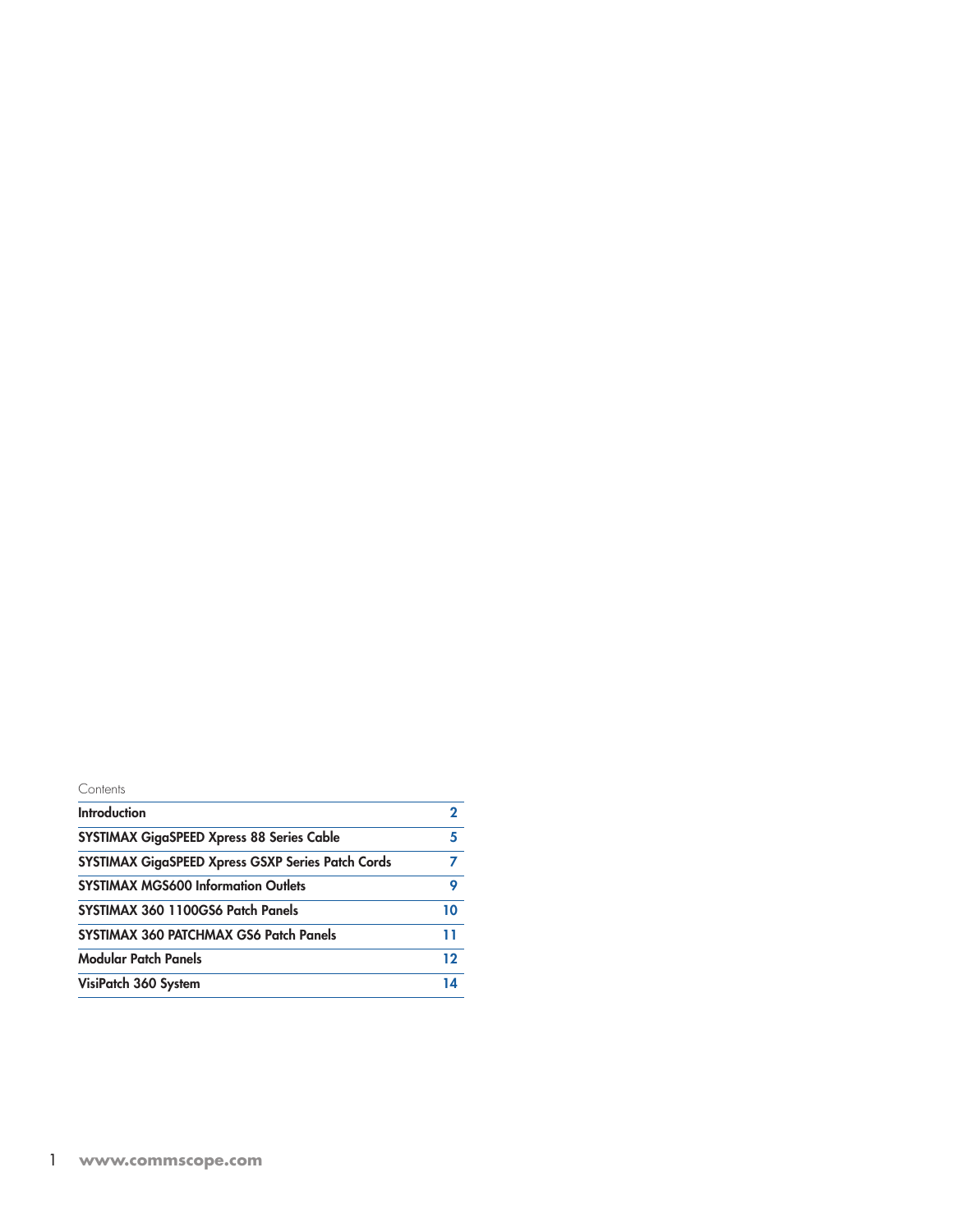### **Introduction**

#### The SYSTIMAX ® GigaSPEED Xpress ® Solution is a 500MHz U/UTP copper solution guaranteed to support IEEE 10GBASE-T for up to 60 meters with unparalleled design freedom and space savings making it ideal for Data Center applications.

CommScope Labs designed the SYSTIMAX GigaSPEED Xpress Solution to give Data Center architects the freedom to design their space as they wish. Just as the SYSTIMAX GigaSPEED XL Solution provides unparalleled design freedom to Data Center designers for 1Gb/s applications, the GigaSPEED Xpress Solution provides unparalleled design freedom for 10GBASE-T applications.

Unlike other U/UTP, F/UTP and STP systems on the market, the GigaSPEED Xpress Solution does not require minimum lengths for cables or cords to support the 10GBASE-T application. With the GigaSPEED Xpress Solution, cables and patch cords can be specified to the lengths that best fit the needs of the individual installation. Data Center personnel no longer have to face the dilemma of managing the storage of unnecessary slack of cables and patch cords, which clog pathways and reduce precious airflow. The GigaSPEED Xpress Solution allows users to design Data Centers any way they desire with up to four (4) connectors, up to 60 meters in channel length, and in worst-case 6-around-1 bundled configurations. That is design freedom.

CommScope Labs also designed the GigaSPEED Xpress Solution to meet the density requirements in Data Centers. In addition to eliminating unnecessary slack storage, the GigaSPEED Xpress Solution provides the necessary density in horizontal and vertical pathways with the small and innovative design of the GigaSPEED Xpress 88 Series Cables and GSXP Series Patch Cords. When compared to Category 6 (Class E) F/UTP cables, Category 6A (Class E<sub>x</sub>) U/UTP and F/UTP cables and Category 7 (Class F) STP cables, the GigaSPEED Xpress 88 Series cables, with a Category 6 U/UTP size profile, are up to 50% smaller in size. Stated another way, other U/UTP, F/UTP and STP cables are up to 100% larger than the GigaSPEED Xpress 88 Series cables.

The GSXP Series Patch Cords also share in the small profile providing an improved day-to-day patching experience for busy Data Centers with less bulk and improved flexibility. This substantial size reduction allows Data Center managers the ability to retrofit existing 1Gb/s installations with small pathways to a 10Gb/s installation with the GigaSPEED Xpress Solution. Data Center managers can also maximize space utilization for new 10Gb/s installations with the space savings afforded by the small cables and patch cords of the GigaSPEED Xpress Solution. In addition to making design and day-to-day management of Data Centers much easier, the slim profile of the GigaSPEED Xpress Solution reduces airflow obstructions by up to 50% improving cooling capabilities and reducing energy consumption, thus reducing the Data Center's carbon footprint. Saving space, energy and money is a winning Green combination for Data Center managers.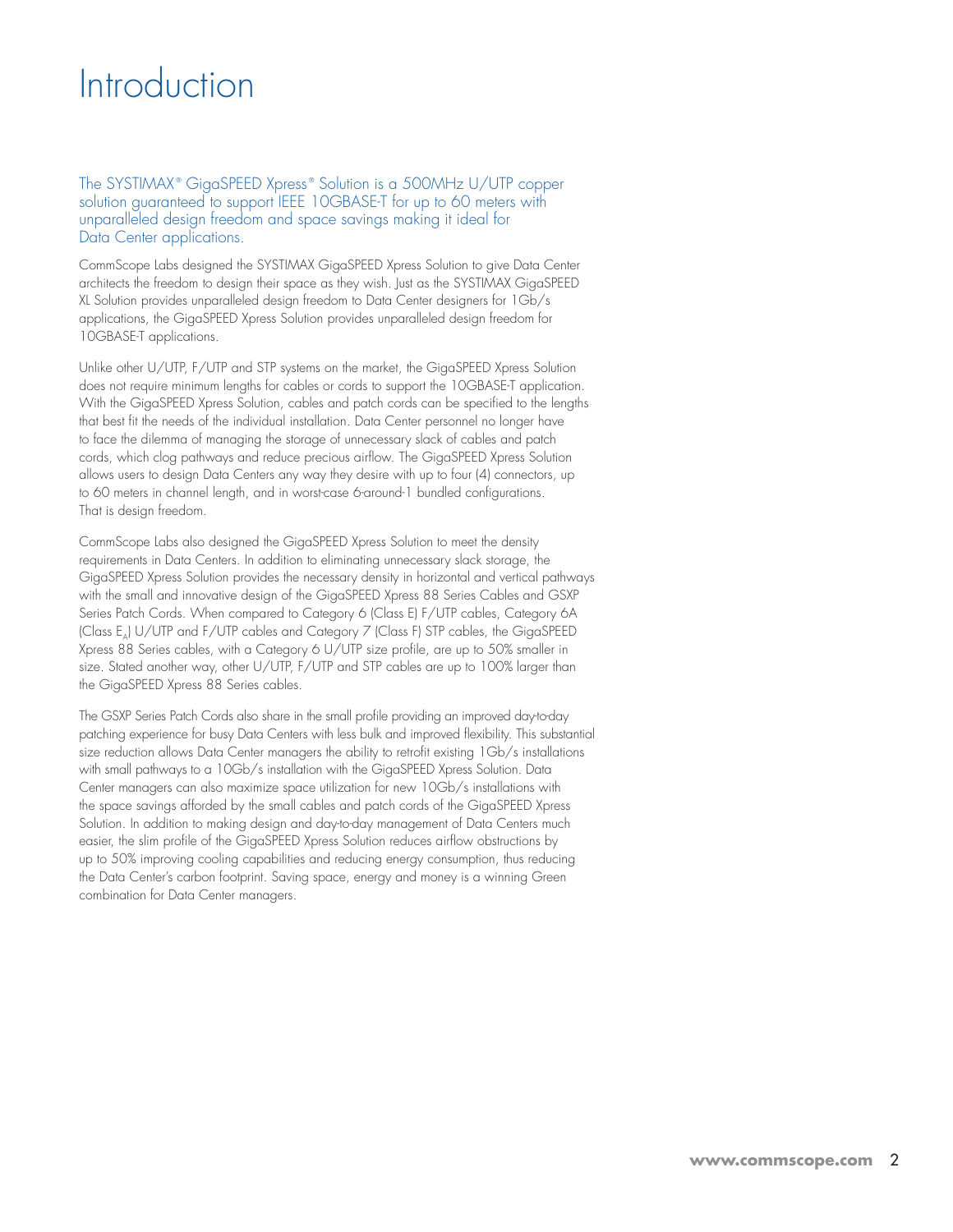SYSTIMAX Solutions once again leads the market in customer-focused innovations, meeting real needs of Data Center designers with the elegant GigaSPEED Xpress Solution.

Customer benefits of the GigaSPEED Xpress Solution include:

- Provides complete design freedom
- Improves space utilization
- • Eliminates slack cable storage requirements
- • Optimizes cable and patch cord lengths
- Lowers bulk of cable in pathways
- Improves airflow and cooling
- Lowers energy requirements
- • Lowers cost of 10Gb/s operations
- • Lowers carbon footprint of installations
- Delivers 10GBASE-T guaranteed
- Ideal for use with the SYSTIMAX InstaPATCH® Cu pre-terminated copper solution

The GigaSPEED Xpress Solution is the fifth SYSTIMAX Solution to provide customers with guaranteed performance for 10Gb/s applications. We also offer the following innovative solutions:

- The GigaSPEED X10D U/UTP Solution U/UTP solution offering 10Gb/s out to 100 meters
- The GigaSPEED X10D F/UTP Solution F/UTP solution offering 10Gb/s out to 100 meters
- The LazrSPEED Solution Multimode fiber solution offering 10Gb/s out to 550 meters
- The TeraSPEED Solution Single-mode fiber solution offering 10Gb/s out to 40 kilometers

*For more information on these 10Gb/s solutions, simply go to www.commscope.com*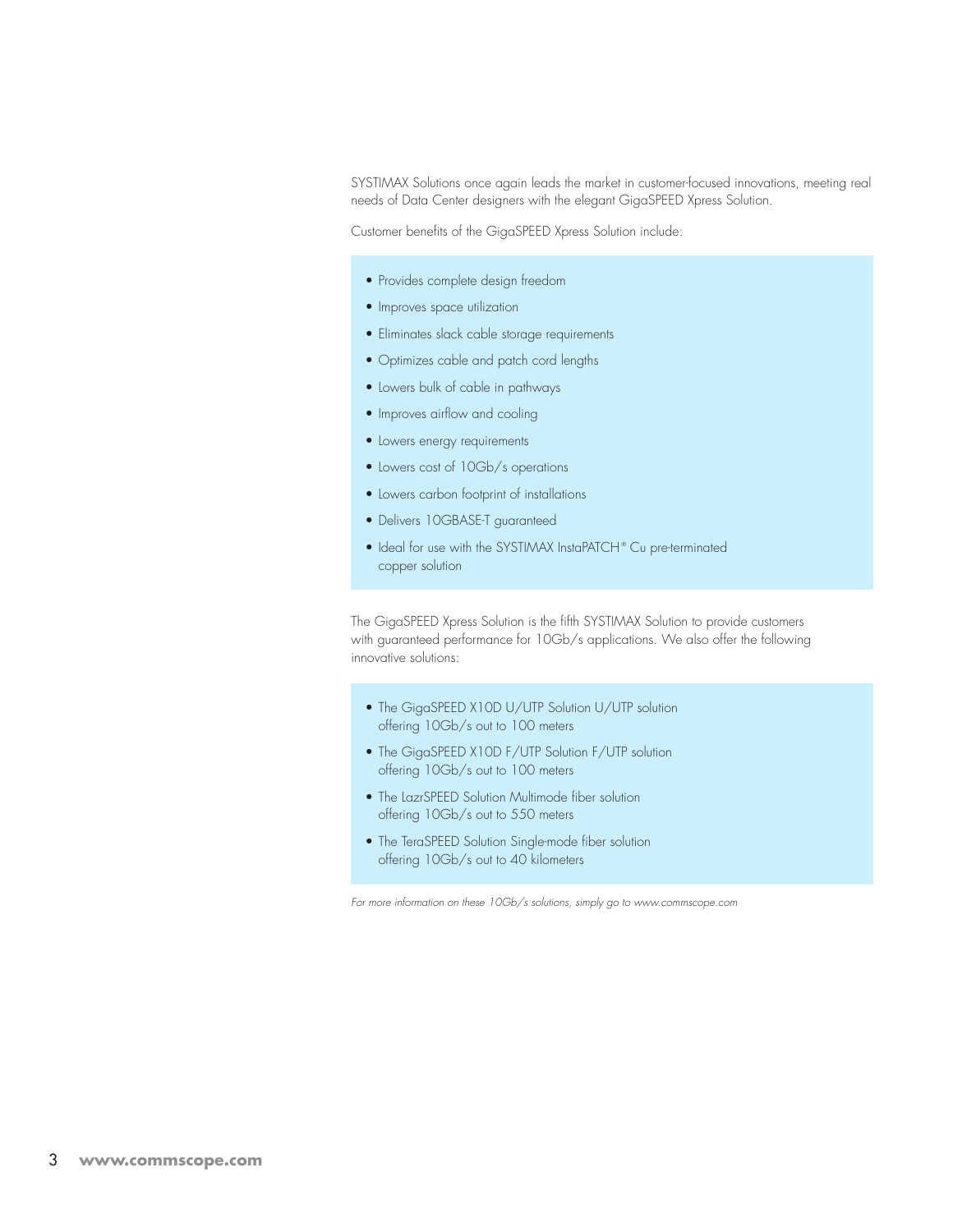#### Guaranteed Performance Specifications for 4-Connection GigaSPEED Xpress U/UTP Channels

The GigaSPEED Xpress Solution has been specifically engineered to tackle the issues facing Data Centers with innovative cable and enhanced connector performance designed to support 10GBASE-T requirements. Utilizing patented Alien Crosstalk suppression technology and the scientific capabilities of CommScope Labs, this solution encompasses an excellent alternative for space-constrained Data Centers seeking a 10Gb/s copper cabling solution for channel lengths up to 60 meters. For additional performance information on this innovative solution, see the Guaranteed Performance Specification charts below.

| Guaranteed Performance Specifications for 4-Connection GigaSPEED Xpress U/UTP Channels' |                                     |  |  |
|-----------------------------------------------------------------------------------------|-------------------------------------|--|--|
| <b>Electrical Parameter</b>                                                             | Guaranteed Margins to IEEE 802.3an  |  |  |
|                                                                                         | Section 55.7 channel Specifications |  |  |
| Insertion Loss                                                                          | 3%                                  |  |  |
| <b>NEXT</b>                                                                             | 3 dB                                |  |  |
| <b>PSNEXT</b>                                                                           | 4.5dB                               |  |  |
| ACR-F                                                                                   | 5 dB                                |  |  |
| <b>PSACR-F</b>                                                                          | 7 dB                                |  |  |
| Return Loss, PSANEXT                                                                    | $> 0$ dB                            |  |  |
| <b>ACMC</b>                                                                             | $> 0$ dB                            |  |  |
| Distance support                                                                        | Up to 60 meters                     |  |  |

*1 Insertion Loss margin is calculated based on 10m of 89 series cordage and 50m of 88 series cable plus 4 connections. If the total cord length in a 60m channel has to be greater than 10m, please refer to GigaSPEED Xpress Design and Installation Guidelines for the instruction on how to scale cable and cord length properly.*

| Guaranteed Channel Performance Specifications for 4-Connection GigaSPEED Xpress U/UTP Systems |           |             |              |                |                           |              |                           |           |              |                   |
|-----------------------------------------------------------------------------------------------|-----------|-------------|--------------|----------------|---------------------------|--------------|---------------------------|-----------|--------------|-------------------|
| Freq                                                                                          | Insertion | <b>NEXT</b> | <b>ACR-N</b> | <b>PS NEXT</b> | <b>PS</b><br><b>ACR-N</b> | <b>ACR-F</b> | <b>PS</b><br><b>ACR-F</b> | Return    | <b>Delay</b> | Delay<br>Skew     |
| (MHz)                                                                                         | Loss (dB) | (dB)        | (dB)         | (dB)           | (dB)                      | (dB)         | (dB)                      | Loss (dB) | (ns)         | (n <sub>s</sub> ) |
|                                                                                               | 1.4       | 68.0        | 66.6         | 66.5           | 65.1                      | 68.3         | 67.3                      | 19.0      | 348.0        | 24                |
| 4                                                                                             | 2.5       | 66.0        | 63.5         | 65.0           | 62.5                      | 56.2         | 55.2                      | 19.0      | 337.2        | 24                |
| 8                                                                                             | 3.5       | 61.2        | 57.7         | 60.1           | 56.6                      | 50.2         | 49.2                      | 19.0      | 334.2        | 24                |
| 10                                                                                            | 3.9       | 59.6        | 55.7         | 58.5           | 54.6                      | 48.3         | 47.3                      | 19.0      | 333.0        | 24                |
| 16                                                                                            | 5.0       | 56.2        | 51.3         | 55.1           | 50.1                      | 44.2         | 43.2                      | 18.0      | 331.8        | 24                |
| 20                                                                                            | 5.6       | 54.6        | 49.1         | 53.5           | 47.9                      | 42.2         | 41.2                      | 17.5      | 331.2        | 24                |
| 25                                                                                            | 6.2       | 53.0        | 46.8         | 51.8           | 45.6                      | 40.3         | 39.3                      | 17.0      | 330.6        | 24                |
| 31.3                                                                                          | 7.0       | 51.4        | 44.4         | 50.2           | 43.2                      | 38.4         | 37.4                      | 16.5      | 330.0        | 24                |
| 62.5                                                                                          | 10.1      | 46.4        | 36.3         | 45.1           | 35.0                      | 32.3         | 31.3                      | 14.0      | 329.4        | 24                |
| 100                                                                                           | 12.9      | 42.9        | 30.0         | 41.6           | 28.6                      | 28.3         | 27.3                      | 12.0      | 328.8        | 24                |
| 200                                                                                           | 18.9      | 37.8        | 18.9         | 36.4           | 17.4                      | 22.2         | 21.2                      | 9.0       | 328.2        | 24                |
| 250                                                                                           | 21.4      | 36.1        | 14.7         | 34.7           | 13.2                      | 20.3         | 19.3                      | 8.0       | 327.6        | 24                |
| 300                                                                                           | 23.7      | 34.7        | 11.0         | 33.3           | 9.5                       | 18.7         | 17.7                      | 7.2       | 327.6        | 24                |
| 400                                                                                           | 27.9      | 29.8        | 1.9          | 29.0           | 1.1                       | 16.2         | 15.2                      | 6.0       | 327.6        | 24                |
| 500                                                                                           | 31.8      | 25.0        | $-6.8$       | 24.9           | $-6.9$                    | 14.3         | 13.3                      | 6.0       | 327.6        | 24                |

*Note: The table provides reference values only. All parameters comply with the governing equations given above over the entire frequency range. All values and equations apply to worst-case channels utilizing four-pair 88 series cables with full cross-connects, consolidation points and work area outlets (4 connections in a channel) for the length up to 60 meters.*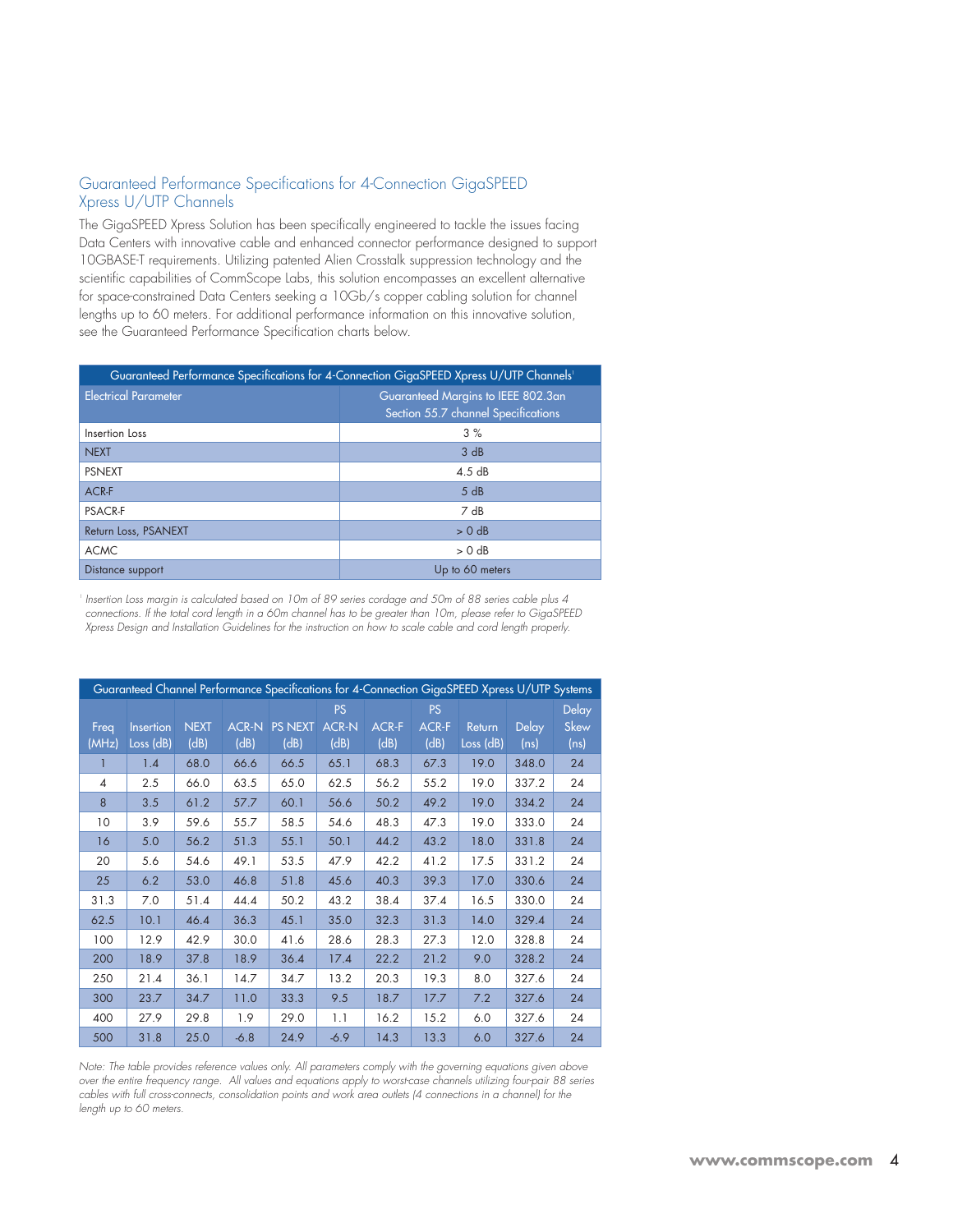

**1088 Non-Plenum 88 Series Cable**



**2088 Plenum 88 Series Cable**



**3088 LSZH 88 Series Cable**

### SYSTIMAX GigaSPEED Xpress 88 Series Cable

The saying goes that great things come in small packages. That is definitely the case when it comes to the SYSTIMAX GigaSPEED 88 Series Cables. As integral components of the SYSTIMAX GigaSPEED Xpress Solution, the new slim profile GigaSPEED 88 Series Cables are engineered to suppress unwanted Alien Crosstalk and deliver the 500MHz bandwidth required for 10GBASE-T applications in channels up to 60 meters in length – guaranteed.

So just how small are the GigaSPEED 88 Series Cables? In the following table, see how the GigaSPEED Xpress Solution provides the necessary density in horizontal and vertical pathways with the small and innovative design of the GigaSPEED Xpress 88 Series Cables.

| Cable Type  | Cable Diameter      | Cable Weight           | Cable Load @ 50% fill<br>$6''$ x 6" frame vertical | Cable Load @ 50% fill<br>12"x 8" cable tray |
|-------------|---------------------|------------------------|----------------------------------------------------|---------------------------------------------|
| 1088        | $0.245''$ (6.22 mm) | 28.5 lbs./kft          | 382 cables                                         | 1018 cables                                 |
| Non-plenum  |                     | $(42.4 \text{ kg/km})$ | 10.89 lbs/ft (16.2 kg/km)                          | 29.0 lbs/ft (43.2 kg/km)                    |
| 2088        | $0.245''$ (6.22 mm) | 37.5 lbs./kft          | 382 cables                                         | 1018 cables                                 |
| Plenum      |                     | $(55.8 \text{ kg/km})$ | 14.33 lbs/ft (21.3 kg/km)                          | 38.18 lbs/ft (56.8 kg/km)                   |
| 3088        | $0.245''$ (6.22 mm) | 28.7 lbs./kft          | 382 cables                                         | 1018 cables                                 |
| <b>LSZH</b> |                     | $(42.7 \text{ kg/km})$ | 10.96 lbs/ft (16.3 kg/km)                          | 29.22 lbs/ft (43.5 kg/km)                   |

Because density matters in Data Centers, the 88 Series Cables are engineered to optimize space by size and design. The 88 Series Cables and the entire GigaSPEED Xpress Solution rely heavily on precision balance in the system design and only slightly on spacing to effectively manage Alien Crosstalk even in worst-case bundled conditions. In addition, the unique cable design provides Data Center designers with more options regarding cable fill guidelines and ratios. While traditional cable designs are recommended for only 40% fill ratios, the strength of this unique cable design allows users to load cable into cable management pathways at a fill ratio of up to 50% with full PoE and Alien Crosstalk capabilities or 9"(230 mm) deep without altering the performance of the cables due to crushing.

Small, agile, and 10GBASE-T support guaranteed. Great things do come in small packages like the new GigaSPEED 88 Series Cables.

#### Ordering Information:

| Material ID | <b>Product Number</b> | <b>Pair Count</b> | Length         | Package |
|-------------|-----------------------|-------------------|----------------|---------|
| Non-Plenum  |                       |                   |                |         |
| 760142497   | 1088B BL 4/23 R1000   | 4                 | 1,000ft (305m) | Reel    |
| 760142505   | 1088B GR 4/23 R1000   | $\overline{4}$    | 1,000ft (305m) | Reel    |
| 760142513   | 1088B LB 4/23 R1000   | 4                 | 1,000ft (305m) | Reel    |
| 760142521   | 1088B RD 4/23 R1000   | $\overline{4}$    | 1,000ft (305m) | Reel    |
| 760142539   | 1088B SG 4/23 R1000   | 4                 | 1,000ft (305m) | Reel    |
| 760142547   | 1088B SL 4/23 R1000   | $\overline{4}$    | 1,000ft (305m) | Reel    |
| 760142554   | 1088B SL 4/23 R3000   | 4                 | 3,000ft (914m) | Reel    |
| 760142562   | 1088B WH 4/23 R1000   | $\overline{4}$    | 1,000ft (305m) | Reel    |
| 760142570   | 1088B YL 4/23 R1000   | 4                 | 1,000ft (305m) | Reel    |
| Plenum      |                       |                   |                |         |
| 760142588   | 2088B BL 4/23 R1000   | 4                 | 1,000ft (305m) | Reel    |
| 760142596   | 2088B BL 4/23 R3000   | $\overline{4}$    | 3,000ft (914m) | Reel    |
| 760142604   | 2088B OR 4/23 R1000   | 4                 | 1,000ft (305m) | Reel    |
| 760142612   | 2088B RD 4/23 R1000   | $\overline{4}$    | 1,000ft (305m) | Reel    |
| 760142620   | 2088B SL 4/23 R1000   | 4                 | 1,000ft (305m) | Reel    |
| 760142638   | 2088B WH 4/23 R1000   | $\overline{4}$    | 1,000ft (305m) | Reel    |
| 760142646   | 2088B YL 4/23 R1000   | 4                 | 1,000ft (305m) | Reel    |
| <b>LSZH</b> |                       |                   |                |         |
| 760142653   | 3088B BL 4/23 R1000   | $\overline{4}$    | 1,000ft (305m) | Reel    |
| 760142661   | 3088B SL 4/23 R1000   | $\overline{4}$    | 1,000ft (305m) | Reel    |
| 760142679   | 3088B WH 4/23 R1000   | 4                 | 1,000ft (305m) | Reel    |

*Colors: BL=Blue, WH=White, SL=Slate, LB=Light Blue, RD=Red, YL=Yellow, GR=Green, SG=Spring Green*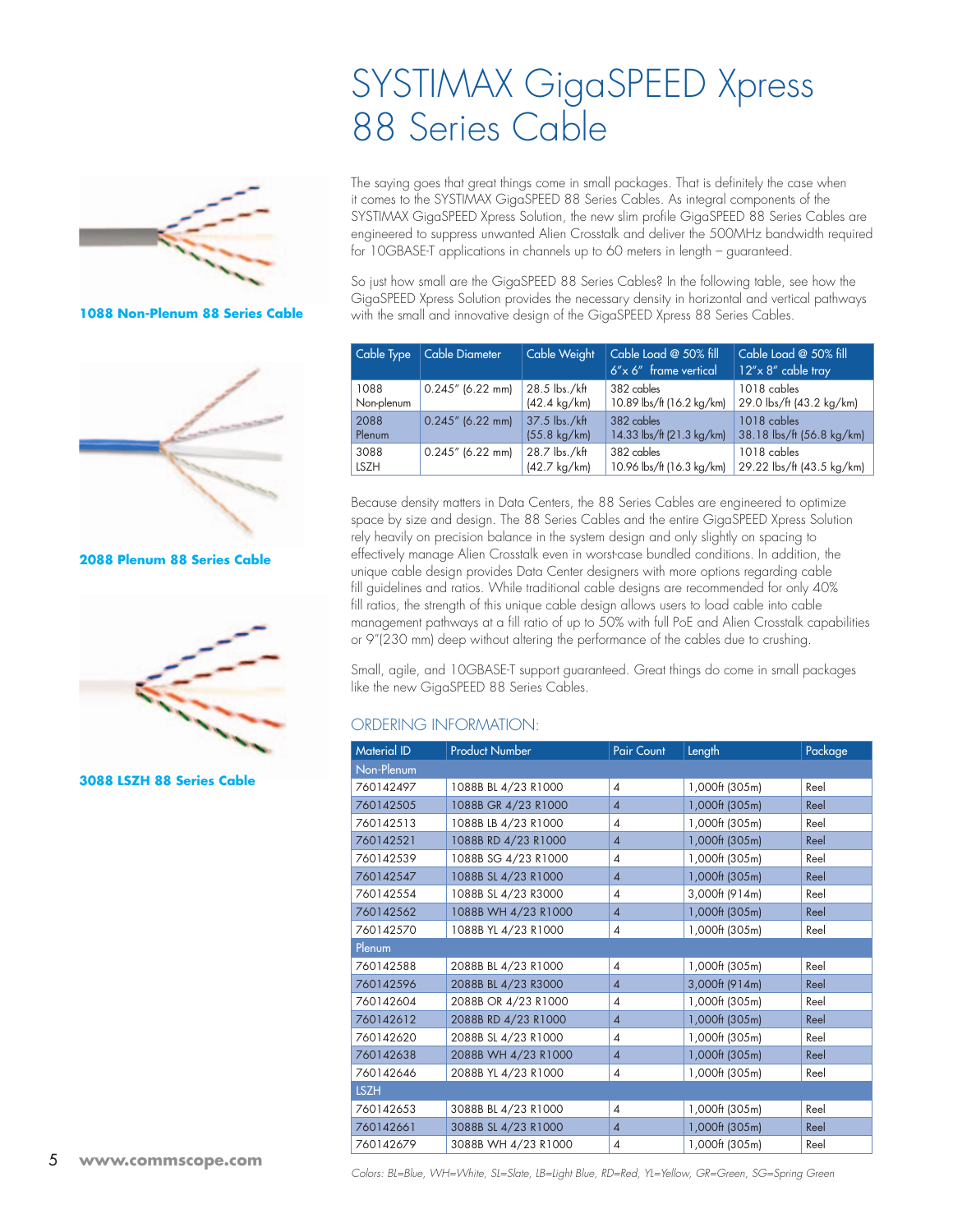### SYSTIMAX GigaSPEED Xpress GSXP Series Patch Cords

The GSXP Series Patch Cords also share the slim profile of the 88 Series cables providing an improved day-to-day patching experience for busy Data Centers with less bulk and improved flexibility. With a 0.245" (6.22 mm) diameter, GSXP Series Patch Cords further reduce the congestion in Data Centers, improve the speed of patching, and enhance airflow and cooling processes. The high performance GSXP Series Patch Cord family has a patented plug design that exhibits the dramatic reduction in performance variation required for 10GBASE-T application support. Innovative design and high precision manufacturing combine to provide the electrical performance required for the GSXP family of cords to suppress unwanted Alien Crosstalk and deliver the 500MHz bandwidth required for 10GBASE-T applications in channels up to 60 meters in length – guaranteed. GSXP Patch Cords provide Data Center personnel with easy to use modular connections for the GigaSPEED Xpress Solution in work areas, cross connects, interconnects, consolidation points, and equipment connections. With no minimum length restrictions, GSXP Patch Cords can be ordered to the length desired for the particular installation in a variety of colors in non-plenum, plenum and low smoke zero halogen versions.



**GSXP-P-WH**

| Cord Type             | <b>Cord Diameter</b> | Cord Weight                            | Cord Load @ 50% fill<br>$6'' \times 6''$ frame vertical | Cord Load @ 50% fill<br>$12''$ x 8" cable tray                                      |
|-----------------------|----------------------|----------------------------------------|---------------------------------------------------------|-------------------------------------------------------------------------------------|
| Xpress<br>Non-Plenum  | $0.245''$ (6.22 mm)  | 26.7 lbs/kft<br>$(39.7 \text{ kg/km})$ | 382 cords                                               | 1018 cords<br>10.2 lbs/ft (15.2 kg/m) 27.2 lbs/ft (40.4 kg/m)                       |
| Xpress<br>Plenum      | $0.245''$ (6.22 mm)  | 32.6 lb/kft<br>48.5 kg/km)             | 382 cords                                               | 1018 cords<br>12.5 lbs/ft (18.5 kg/m) 33.2 lbs/ft (49.4 kg/m)                       |
| Xpress<br><b>LSZH</b> | $0.245''$ (6.22 mm)  | 27.0 lb/kft                            | 382 cords                                               | 1018 cords<br>10.3 lbs/ft (15.4 kg/m) $\frac{27.5 \text{ lbs}}{140.9 \text{ kg/m}}$ |



**GSXP-RD**



**Patented Anti-snag Plug**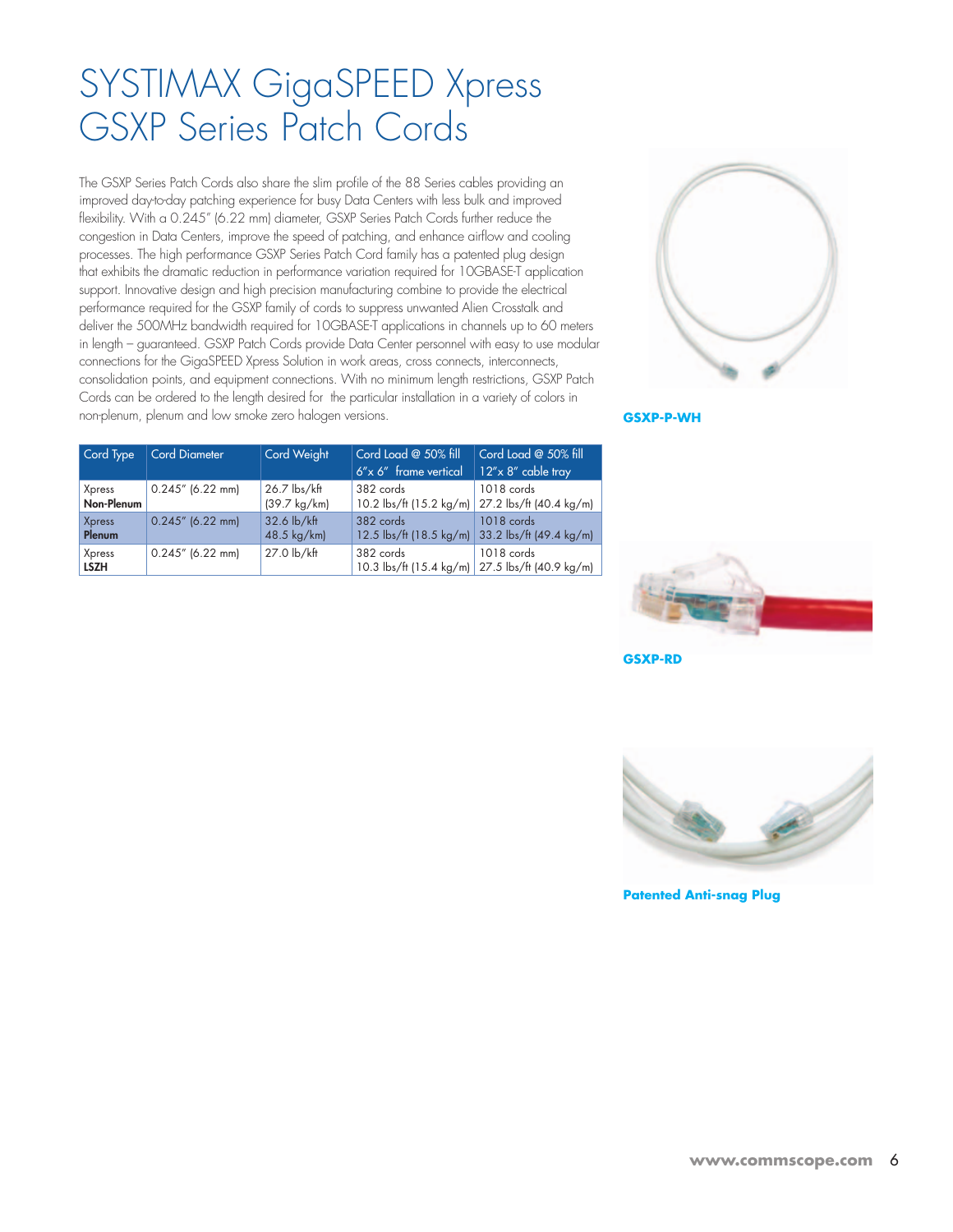#### Ordering information:

| Family                        | Material<br>ID. | Product<br>Number    | <b>Description</b><br>(All solid conductor)                          | <b>Jack Color</b><br>Options | Cord Color<br>Options | <b>UOM</b> | Cable/Cordage<br>length options |
|-------------------------------|-----------------|----------------------|----------------------------------------------------------------------|------------------------------|-----------------------|------------|---------------------------------|
| <b>GSXP GigaSPEED®</b>        | CPCLLP2         | GSXP                 | GSXP on 1089 Solid Cordage                                           | $\circ$                      | 1,2,3,4,6,7,8,9,B,C,Z | F,M        | $1-100$ ft / $1-30$ m           |
| Xpress™ Modular<br>Patch Cord | CPCLLP3         | GSXP-X3              | GSXP 10/100BASE-T 2X3 &<br>1X4 Crossover                             | $\Omega$                     | 1,2,3,4,6,7,8,9,B,C,Z | F,M        | $1-100$ ft / $1-30$ m           |
|                               | CPCLLP5         | GSXP-X5              | GSXP 1000BASE-T MDI-X<br>Crossover                                   | $\circ$                      | 1,2,3,4,6,7,8,9,B,C,Z | F,M        | 1-100ft / 1-30m                 |
|                               | CPCL4P2         | GSXP117              | GSXP Single-ended on 1089<br>Solid Cordage                           | $\Omega$                     | 1,2,3,4,6,7,8,9,B,C,Z | F, M       | $1-100$ ft / $1-30$ m           |
|                               | CPCLLQ2         | GSXP-P               | GSXP on 2089 Solid Cordage,<br>Plenum                                | $\circ$                      | 8                     | F,M        | $1-100$ ft / $1-30$ m           |
|                               | CPCL4Q2         | <b>GSXP117-P</b>     | GSXP Single-ended on 2089<br>Solid Cordage, Plenum                   | $\Omega$                     | 8                     | F,M        | $1-100$ ft / $1-30$ m           |
|                               | CPCLLR2         | GSXP-L               | GSXP on 3089 Solid Cordage,<br><b>LSZH</b>                           | $\circ$                      | 8, Z                  | F,M        | 1-100ft / 1-30m                 |
|                               | CPCL4R2         | <b>GSXP117-L</b>     | GSXP Single-ended on 3089<br>Solid Cordage, LSZH                     | $\Omega$                     | 8,Z                   | F,M        | $1-100$ ft / $1-30$ m           |
|                               | CPCVVP2         | GSXP-SM <sup>®</sup> | SecureMAX GSXP Tamper-<br>resistant Patch Cord (Double<br>side lock) | $\Omega$                     | 1,2,3,4,6,7,8,9,B,C,Z | F,M        | $1-100$ ft / $1-30$ m           |
|                               | <b>CPCVLP2</b>  | GSXP-SM-GSXP"        | SecureMAX GSXP Tamper-<br>resistant Patch Cord (Single<br>side lock) | $\Omega$                     | 1,2,3,4,6,7,8,9,B,C,Z | F, M       | $1-100$ ft / $1-30$ m           |
|                               |                 |                      |                                                                      |                              |                       |            |                                 |

Ordering Material ID Example: C P C L L P 2 - 0 3 F 0 0 7

*\*SecureMAX Patch Cords and Accessories are not available for sale in Europe, Russia, Australia and Japan. Please contact your local sales representative to check availability in your country.*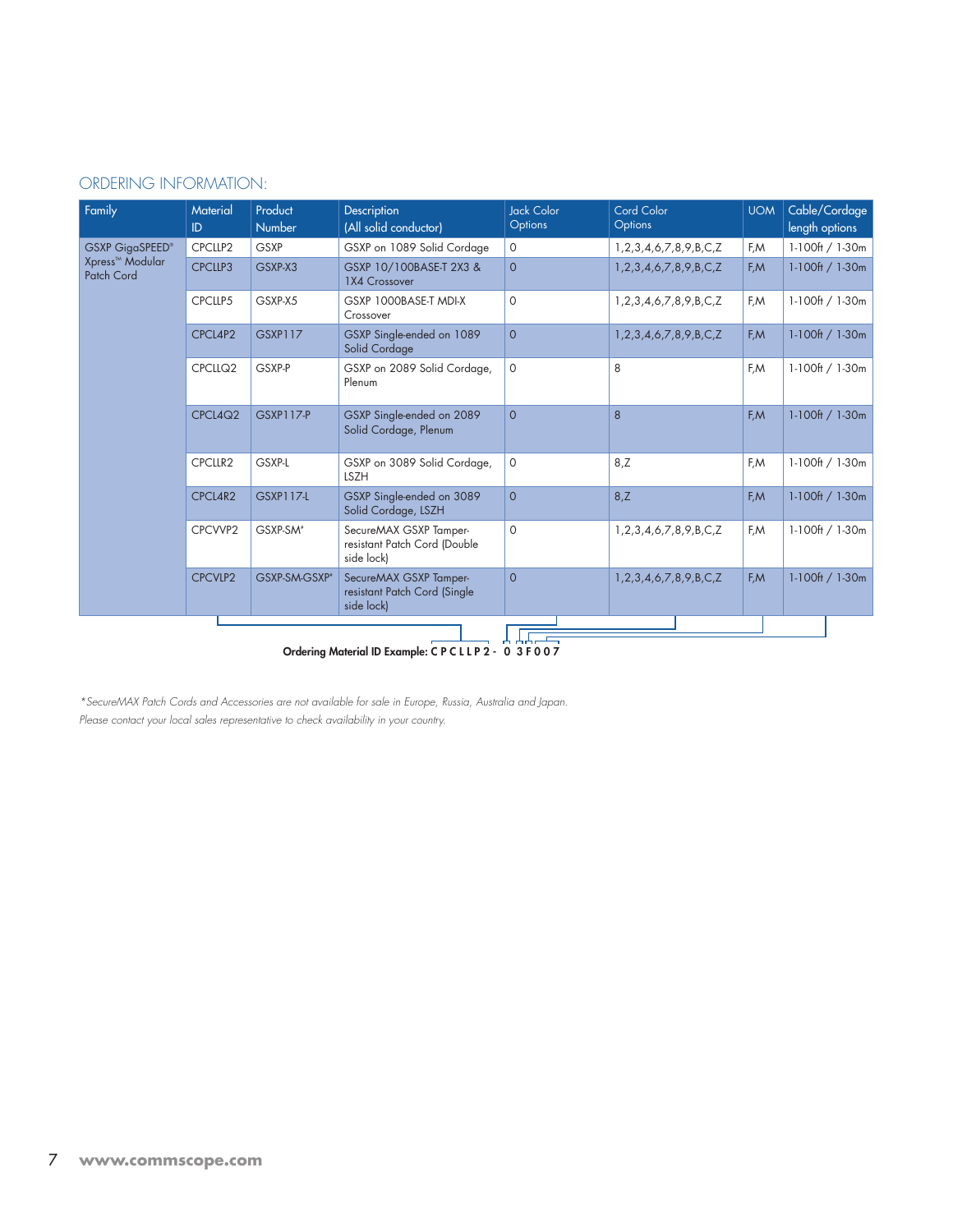### SYSTIMAX MGS600 Information Outlets

The MGS600 information outlet is a certified component of the GigaSPEED Xpress solution, featuring patented crosstalk cancellation and compensation techniques and a unique opaque aqua colored inner tab that identifies it as a SYSTIMAX GigaSPEED 10Gb/s component.

The MGS600 information outlet, used throughout the channel, exhibits high frequency internal and crosstalk suppression enabled via new Printed Wiring Board (PWB) materials and compensation technology. The MGS600 incorporates techniques that reduce channel to channel Alien crosstalk, a parameter that becomes very critical at high frequencies (beyond Category 6).



#### **SYSTIMAX MGS600**

#### Ordering Information:

| <b>Material ID</b> | <b>Product Number</b>     | Color        | Description                                                       |
|--------------------|---------------------------|--------------|-------------------------------------------------------------------|
| 760092361          | <b>MGS600-003 BLACK</b>   | Black        | 360 GigaSPEED® X10D MGS600 Information Outlet                     |
| 760092379          | <b>MGS600 -112 ORANGE</b> | Orange       | 360 GigaSPEED® X10D MGS600 Information Outlet                     |
| 760092387          | <b>MGS600 -123 YELLOW</b> | Yellow       | 360 GigaSPEED® X10D MGS600 Information Outlet                     |
| 760092403          | <b>MGS600-226 GREEN</b>   | Green        | 360 GigaSPEED® X10D MGS600 Information Outlet                     |
| 760092411          | MGS600-246 IVORY          | <b>lvory</b> | 360 GigaSPEED® X10D MGS600 Information Outlet                     |
| 760092429          | <b>MGS600-262 WHITE</b>   | White        | 360 GigaSPEED® X10D MGS600 Information Outlet                     |
| 760092437          | MGS600-270 GRAY           | Gray         | 360 GigaSPEED® X10D MGS600 Information Outlet                     |
| 760092445          | MGS600-317 RED            | Red          | 360 GigaSPEED® X10D MGS600 Information Outlet                     |
| 760092452          | MGS600-318 BLUE           | Blue         | 360 GigaSPEED® X10D MGS600 Information Outlet                     |
| 760092460          | <b>MGS600-361 VIOLET</b>  | Violet       | 360 GigaSPEED® X10D MGS600 Information Outlet                     |
| 760092478          | <b>MGS600-148 ALMOND</b>  | Almond       | 360 GigaSPEED® X10D MGS600 Information Outlet                     |
| 760110957          | <b>MGS600-BULK-003</b>    | <b>Black</b> | 360 GigaSPEED® X10D MGS600 Information Outlet,<br><b>100 Pack</b> |
| 760110965          | MGS600-BULK-246           | <b>lvory</b> | 360 GigaSPEED® X10D MGS600 Information Outlet,<br>100 Pack        |
| 760110973          | <b>MGS600-BULK-262</b>    | White        | 360 GigaSPEED® X10D MGS600 Information Outlet,<br><b>100 Pack</b> |
| 760110981          | MGS600-BULK-318           | Blue         | 360 GigaSPEED® X10D MGS600 Information Outlet,<br>100 Pack        |



#### **SYSTIMAX MGS600 with Icon**



#### **SYSTIMAX MGS600 - Side View**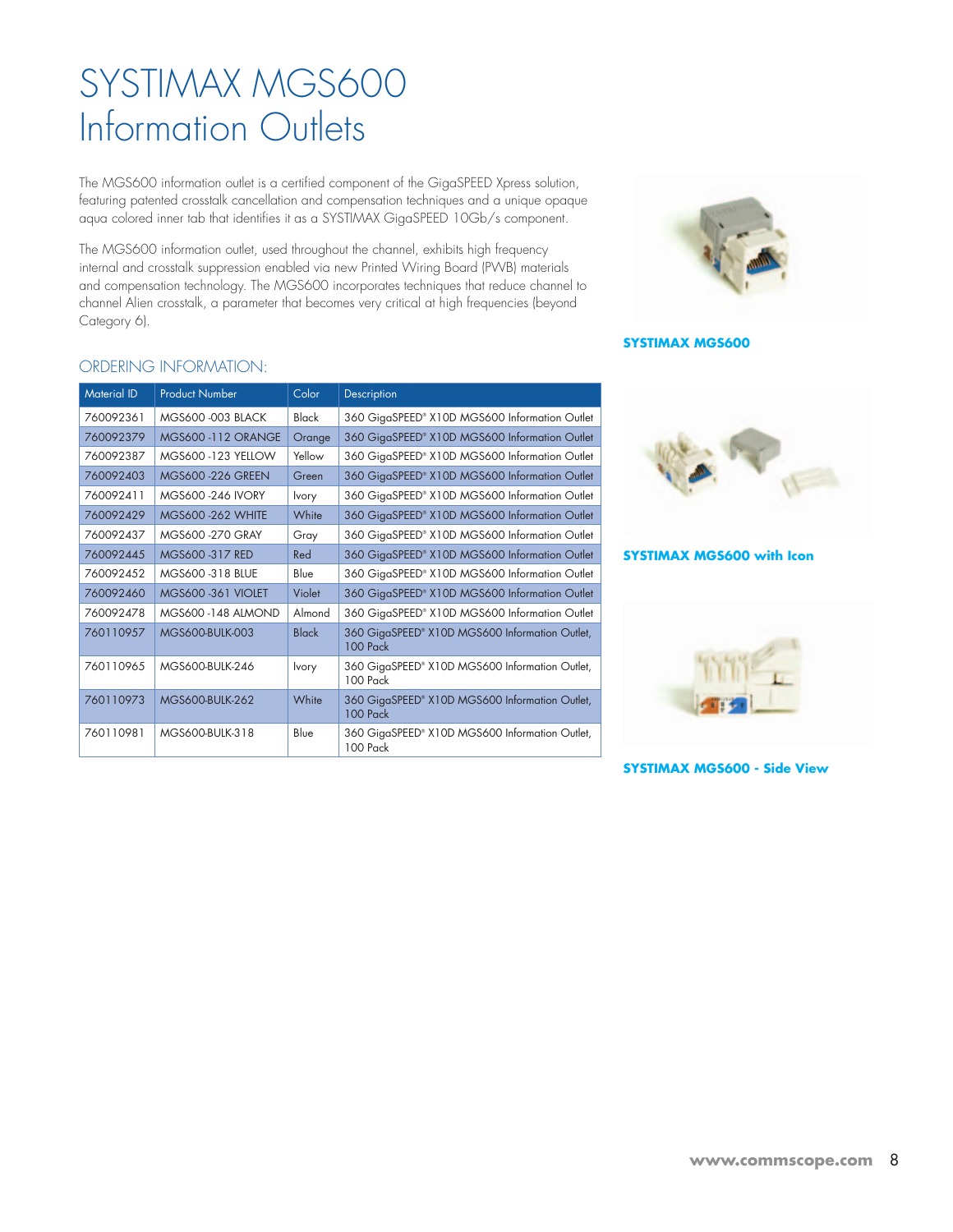### SYSTIMAX 360™ 1100GS6 Panels



#### **SYSTIMAX 360 1100GS6 24 Port, Front View**



#### **SYSTIMAX 360 1100GS6 24 Port, Rear View**



#### **SYSTIMAX 360 1100GS6 Angled 48 Port**



**SYSTIMAX 360 iPatch 1100GS6 24 Port**

SYSTIMAX 360 1100GS6 panels are available in 1U and 2U options, angled and straight designs and feature the elegant SYSTIMAX 360 design. Enhanced rear cable management features make installation easier over current cable bundling/dressing methods by reducing time and steps to tie down bundles of cable on the rear of the panels.

CommScope's new panel platform, Evolve, is an intelligent/intelligent-ready modular panel system designed to accommodate unshielded multi-connector modules, individual shielded information outlets, pre-terminated copper trunks and future connector designs. For applications that demand intelligence today, the panel platform offers built-in intelligence, providing insight deep into your network for vision, knowledge and control of your network infrastructure. If, however, you are not ready for intelligence today but want the flexibility to add it later, the intelligent ready panel platform allows customers to evolve to intelligence deployments as their network needs change. Supporting architectures with shorter cords and cables and delivering improved performance, this new panel platform makes 10G easier – and life better – than ever before.

#### features and benefits

- GS6 multi-connector module utilizes patented straddle pair cross-over contacts and new patent pending technologies to achieve efficient alien crosstalk reduction ensuring industry standards are met for Category 6A/ E<sub>A</sub> performance levels
- Alien Crosstalk complies to Industry standards; TIA-568-C and IEC 11801
- Easy cable routing and bundling through improved rear cable management
- Supports deployment of InstaPATCH® Cu pre-terminated copper solutions
- Available in 24-port (1U) and 48-port (2U) options
- Straight and Angled constructions, both iPatch (intelligence) Ready
- Features the elegant SYSTIMAX 360 design
- Available in iPatch-Ready versions (field upgradable to iPatch without the need to remove patch cords, meaning no network downtime) or factory assembled iPatch versions
- No tools required when installing iPatch Ready upgrade kits

#### **SPECIFICATIONS**

|                                    | 24 Port (1U)                   | 48 Port (2U)                   |
|------------------------------------|--------------------------------|--------------------------------|
| Height                             | 1.75 in (4.45 cm)              | 3.5 in (8.89 cm)               |
| Width                              | 19 in (48.26 cm)               | 19 in (48.26 cm)               |
| Depth (including cable management) | 7.2 in (18.29 cm)              | 7.2 in (18.29 cm)              |
| <b>Flammability Rating</b>         | UL rated 94 V-0                | UL rated 94 V-0                |
| <b>Operating Temperature</b>       | 14°F to 140°F (-10°C to 60°C)  | 14°F to 140°F (-10°C to 60°C)  |
| <b>Storage Temperature</b>         | -40°F to 158°F (-40°C to 70°C) | -40°F to 158°F (-40°C to 70°C) |
| <b>Humidity</b>                    | 95% (non-condensing)           | 95% (non-condensing)           |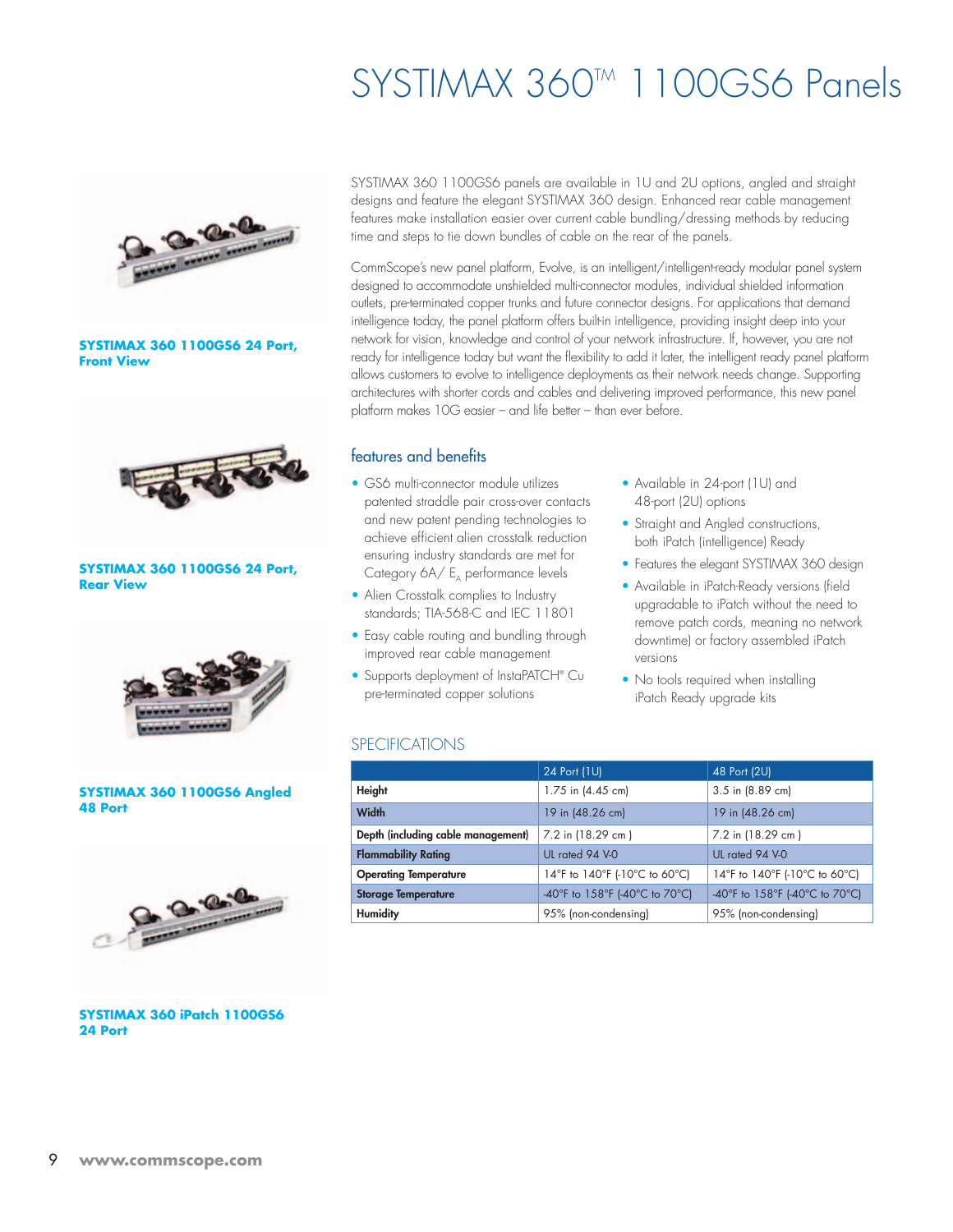#### Ordering Information:

| <b>Material ID</b> | <b>Product Number</b>     | <b>Description</b>                               | iPatch<br>Ready | iPatch |
|--------------------|---------------------------|--------------------------------------------------|-----------------|--------|
| 760152587          | 360-IPR-1100-E-GS6-1U-24  | 360 1100GS6 24-Port Evolve Patch<br>Panel        | χ               |        |
| 760152595          | 360-IPR-1100-E-GS6-2U-48  | 360 1100GS6 48-Port Evolve Patch<br>Panel        | X               |        |
| 760151324          | 360-IPR-1100A-E-GS6-1U-24 | 360 1100GS6 24-Port Evolve Angled<br>Patch Panel | X               |        |
| 760151779          | 360-IPR-1100A-E-GS6-2U-48 | 360 1100GS6 48-Port Evolve Angled<br>Patch Panel | $\sf X$         |        |
| 760152363          | 360-iP-1100-E-GS6-1U-24   | 360 iPatch 1100GS6 24-Port Evolve<br>Patch Panel |                 | X      |
| 760152348          | 360-iP-1100-E-GS6-2U-48   | 360 iPatch 1100GS6 48-Port Evolve<br>Patch Panel |                 | χ      |

*Note: iPatch-Ready panels are upgradable to iPatch with the addition of the iPatch Upgrade Kits.*

#### Ordering Information:

| <b>Material ID</b> | <b>Product Number</b>   | Description                                                                  |
|--------------------|-------------------------|------------------------------------------------------------------------------|
| 760151183          | 360-IPR-1100-GS6-DM6    | 360 1100GS6 Evolve Distribution Module 6-Port                                |
| 760155739          | 360-E-KIT-1U            | 360 TU Evolve Panel Kit for both GS6                                         |
| 760155747          | 360-E-KIT-2U            | 360 2U Evolve Panel Kit for both GS6                                         |
| 760152785          | 360-A-E-KIT-1U          | 360 Angled 1U Evolve Panel Kit for both GS6                                  |
| 760152793          | 360-A-E-KIT-2U          | 360 Angled 2U Evolve Panel Kit for both GS6                                  |
| 760152769          | 360-1100-LKP-1-24       | 360 1100 Evolve Panel - Label Kit (1-24) for both GS6                        |
| 760152777          | 360-1100-LKP-25-48      | 360 1100 Evolve Panel - Label Kit (25-48) for both GS6                       |
| 760104992          | 360-iP-UP-KIT-1100-24   | 360 iPatch Upgrade Kit for 360 1100 24-Port Panel, 10 Pack                   |
| 760105015          | 360-iP-UP-KIT-1100-48   | 360 iPatch Upgrade Kit for the 360 1100 48-Port Panel, 5 Pack                |
| 760152280          | 360-iP-UP-KIT-E-24      | 360 iPatch Upgrade Kit for 360 Evolve 24-Port Panel, 10 Pack                 |
| 760152298          | 360-iP-UP-KIT-E+PMAX-48 | 360 iPatch Upgrade Kit for 360 Evolve and<br>PATCHMAX 48-Port Panels, 5 Pack |
| 760152538          | 360-E-C-1U              | 360 Evolve Panel Front Cover 1U                                              |
| 760152546          | 360-E-C-2U              | 360 Evolve Panel Front Cover 2U                                              |



### **SYSTIMAX 360 iPatch Upgrade Kit**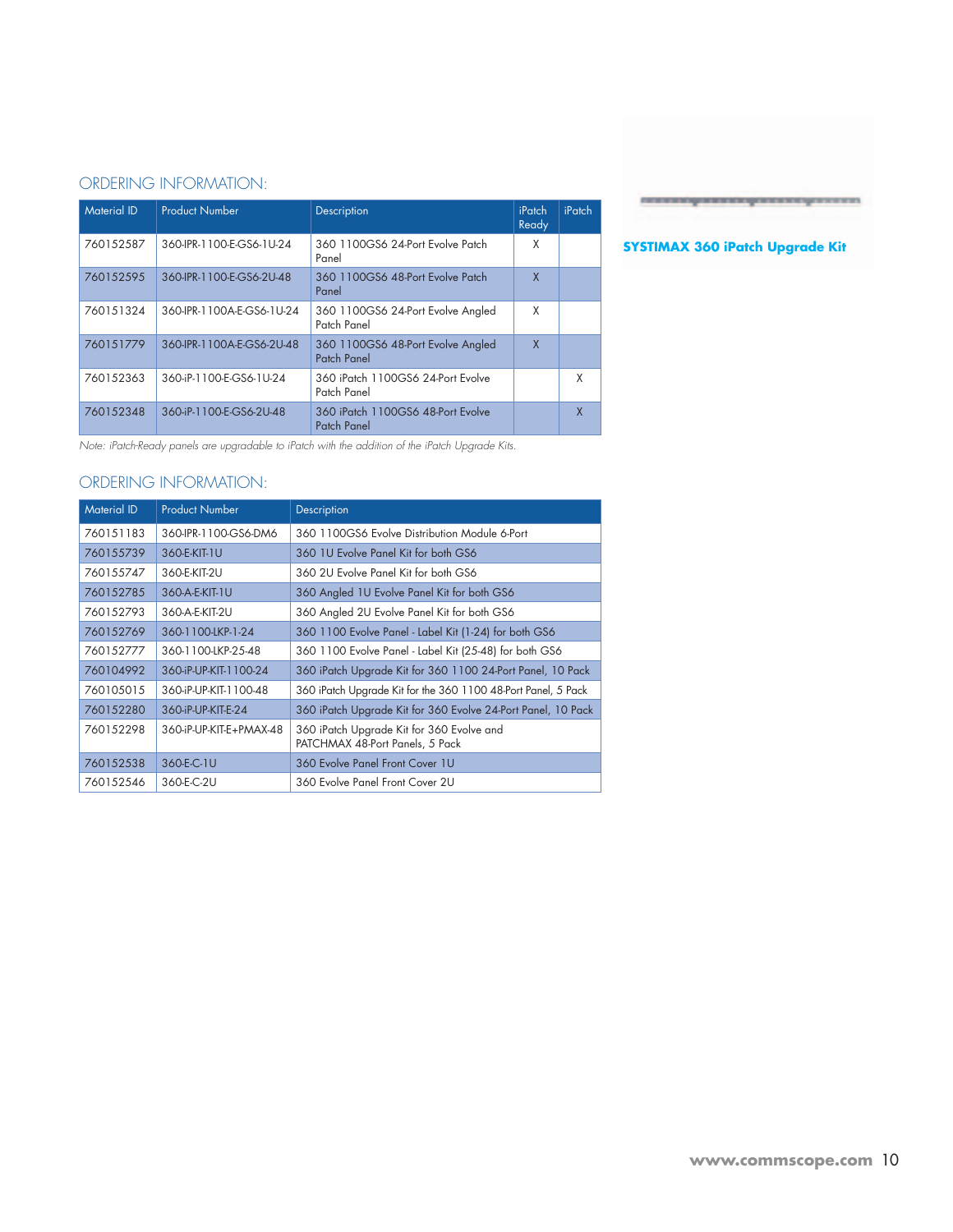

#### **SYSTIMAX 360 PATCHMAX GS6, 48 Port** *features and benefits*

### SYSTIMAX 360<sup>TM</sup> PATCHMAX GS6 Panels

SYSTIMAX 360 GS6 PATCHMAX panels offer easy cable routing and bundling utilizing the rear cable manager and are available in 24 and 48 port configurations. The 360 PATCHMAX GS6 panels also support deployment of InstaPATCH® Cu pre-terminated copper and features the elegant SYSTIMAX 360 design.

The PATCHMAX GS6 panel accepts four (24 port) or eight (48 port) PATCHMAX GS6 Distribution Modules which can be rotated forward, allowing front-access to the 110 type IDC terminals for easy cable termination. PATCHMAX GS Distribution Module features an innovative termination manager and rear housing which provides easier, faster, more reliable terminations and reduced variability in the placement and termination of cables to the panel.

- Alien Crosstalk complies to Industry standards; TIA-568-C and IEC 11801
- Improved rear cable manager makes cable routing and bundling easier
- Supports deployment of InstaPATCH Cu pre-terminated copper
- Available in 24-port and 48-port configuration
- Features elegant SYSTIMAX 360 design
- Innovative 2-way mounting and terminating improving installation for limited rear access applications
- Distribution modules can be snapped onto front of panel for easy front access to rear 110 type IDC termination field
- Designed for simplified administration with built-in cord retainer fingers
- Allows all 24 cords to be routed in the same direction
- 1 to 24-port labeling and identification
- Meets TIA-606-A labeling standards
- Available in iPatch-Ready versions (field upgradable to iPatch without the need to remove patch cords, meaning no network downtime) or factory assembled iPatch versions

#### **SPECIFICATIONS**

| Height        | $3.5$ in (8.89 cm) |
|---------------|--------------------|
| Width         | $19$ in (48.26 cm) |
| Depth (front) | $4$ in (10.16 cm)  |

#### Ordering Information:

| <b>Material ID</b> | <b>Product Number</b> | Description                           | iPatch Ready   iPatch |   |
|--------------------|-----------------------|---------------------------------------|-----------------------|---|
| 760102251          | 360-PM-GS6-2U-24      | 360 PATCHMAX GS6 24-Port Patch Panel  |                       |   |
| 760128207          | 360-PM-GS6-2U-48      | 360 PATCHMAX GS6 48-Port Patch Panel  | X                     |   |
| 760130393          | 360-iP-PMAX-GS6-24    | 360 iPatch PATCHMAX GS6 24-Port Panel |                       | X |
| 760130401          | 360-iP-PMAX-GS6-48    | 360 iPatch PATHCMAX GS6 48-Port Panel |                       | χ |

| <b>Material ID</b> | <b>Product Number</b>    | Description                                                                  |
|--------------------|--------------------------|------------------------------------------------------------------------------|
| 760102277          | 360-PM-GS6-DM6           | 360 PATCHMAX GS6 6-Port Distribution Module Kit                              |
| 760128215          | 360-PM-GS6-DM12          | 360 PATCHMAX GS6 12-Port Distribution Module Kit                             |
| 760108993          | 360-PM-KIT-2U-24         | 360 PATCHMAX 2U Panel Kit, 24-Port                                           |
| 760117408          | 360-PM-KIT-2U-48         | 360 PATCHMAX 2U Panel Kit, 48-Port                                           |
| 760101931          | 360-1100-BEZEL-1U        | 360 1100 Bezel Kit - 1U                                                      |
| 760101949          | 360-1100-BEZEL-2U        | 360 1100 Bezel Kit - 2U                                                      |
| 760104398          | 360-RCM-BM               | 360 Rear Cable Management (Bar Mountable)                                    |
| 760104737          | 360-RCM-RM               | 360 Rear Cable Management (Rack Mountable)                                   |
| 760152298          | 360-iP-UP-KIT-E+PMAX-48  | 360 iPatch Upgrade Kit for 360 Evolve and<br>PATCHMAX 48-Port Panels, 5 Pack |
| 760152306          | 360-iP-UP-KIT-PMAX-2U-24 | 360 iPatch Upgrade Kit, PATCHMAX 24-Port, 2U                                 |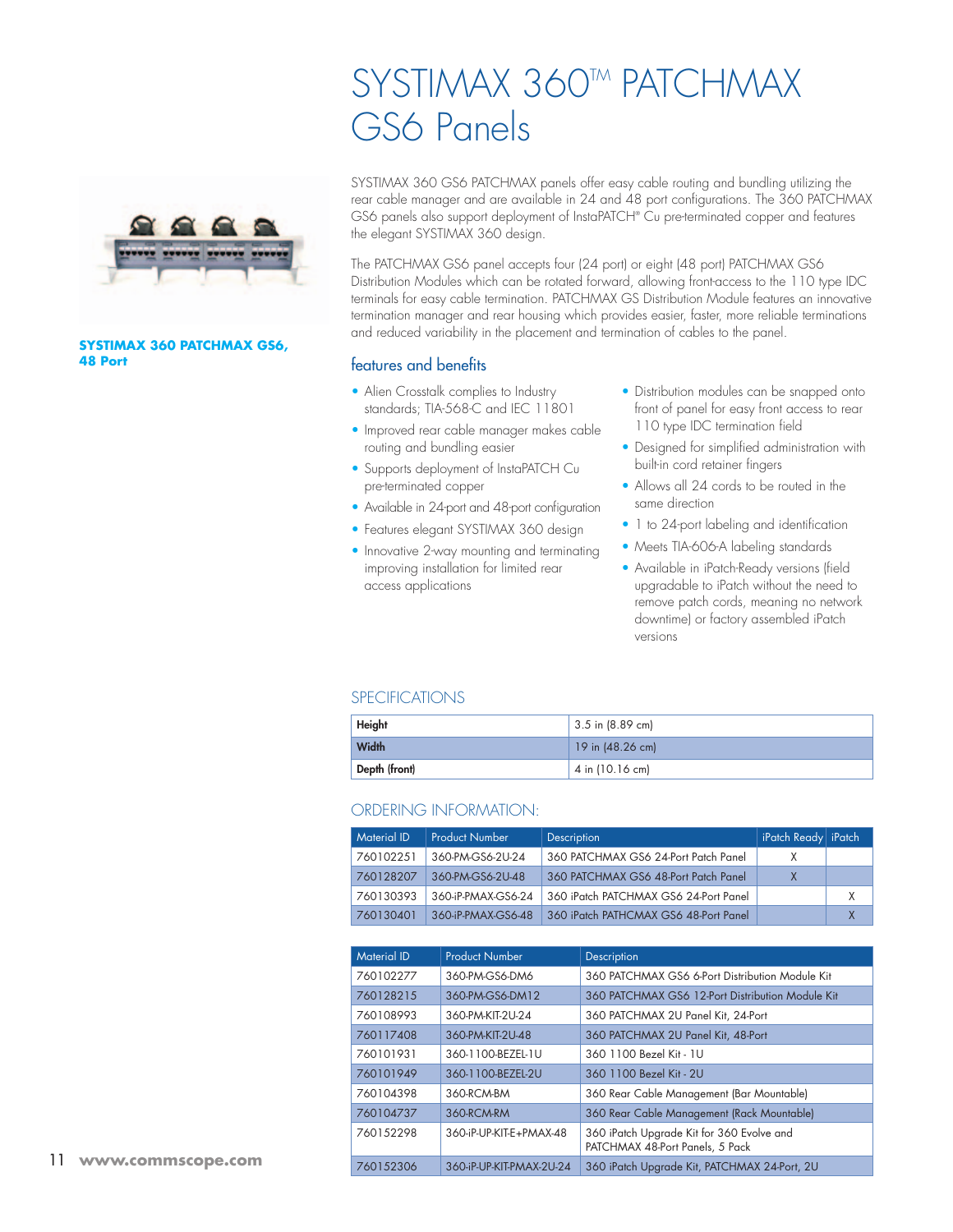### Modular Patch Panels

#### SYSTIMAX 360™ Modular Panel

The SYSTIMAX 360<sup>tm</sup> Modular Panel is a 24 port panel that offers enhanced rear cable management making the installation process quick and easy. The panel accommodates SYSTIMAX MGS series information outlets and features the elegant SYSTIMAX 360 design.

#### CommScope M2000 Modular Panel

The CommScope M2000 Modular Patch Panel is available in 1U 24 port and 2U 48 port, straight or angled configurations. It is designed for M-series outlets that can be configured for copper, fiber, or both. The M2000 panel mounts in a 19-inch (483 mm) rack with universal hole spacing.

#### CommScope M2100 Modular Panel

The CommScope M2100 Modular Patch Panel is available in 1U 24 port and 2U 48 port, straight configurations. It is designed for M-series outlets that can be configured for copper, fiber, or both. The M2100 panel mounts in a 19-inch (483 mm) rack with universal hole spacing.

#### CommScope M2400 Modular Panel

The CommScope M2400 is available in 24 port 1U configuration with the ports in a single row; angled or flat. It offers both front and rear accessibility and an optional rack mountable rear cable management system. MGS Cap kits sold separately.

#### CommScope M4800 Modular Panel

The CommScope M4800 provides 48 Ports in 1U of rack space in straight or angled configurations. It mounts in a 19-inch (483 mm) rack with universal hole spacing and an optional rack mountable rear cable management system available for consistent cable routing. MGS Cap kits sold separately.

#### CommScope 36 Port Modular Panel

The CommScope 36 Port Modular Panel is available in a 36 port 1U configuration with the ports in a single row; angled or flat. It offers both front and rear accessibility and an optional rack mountable rear cable management system.

#### CommScope 72 Port Modular Panel

The CommScope 72 Port Modular Panel is available in a 72 port 2U configuration with the ports in a single row; angled or flat. It offers both front and rear accessibility and an optional rack mountable rear cable management system.



#### **SYSTIMAX 360 Modular Panel**



**CommScope M2000 24 Port Modular Panel**



**CommScope M2100 48 Port Modular Panel**



**CommScope M2400 Angled Modular Panel** 



#### **CommScope M4800 Modular Panel**



**CommScope 36 Port Angled Modular Panel**



**CommScope 72 Port Angled Modular Panel**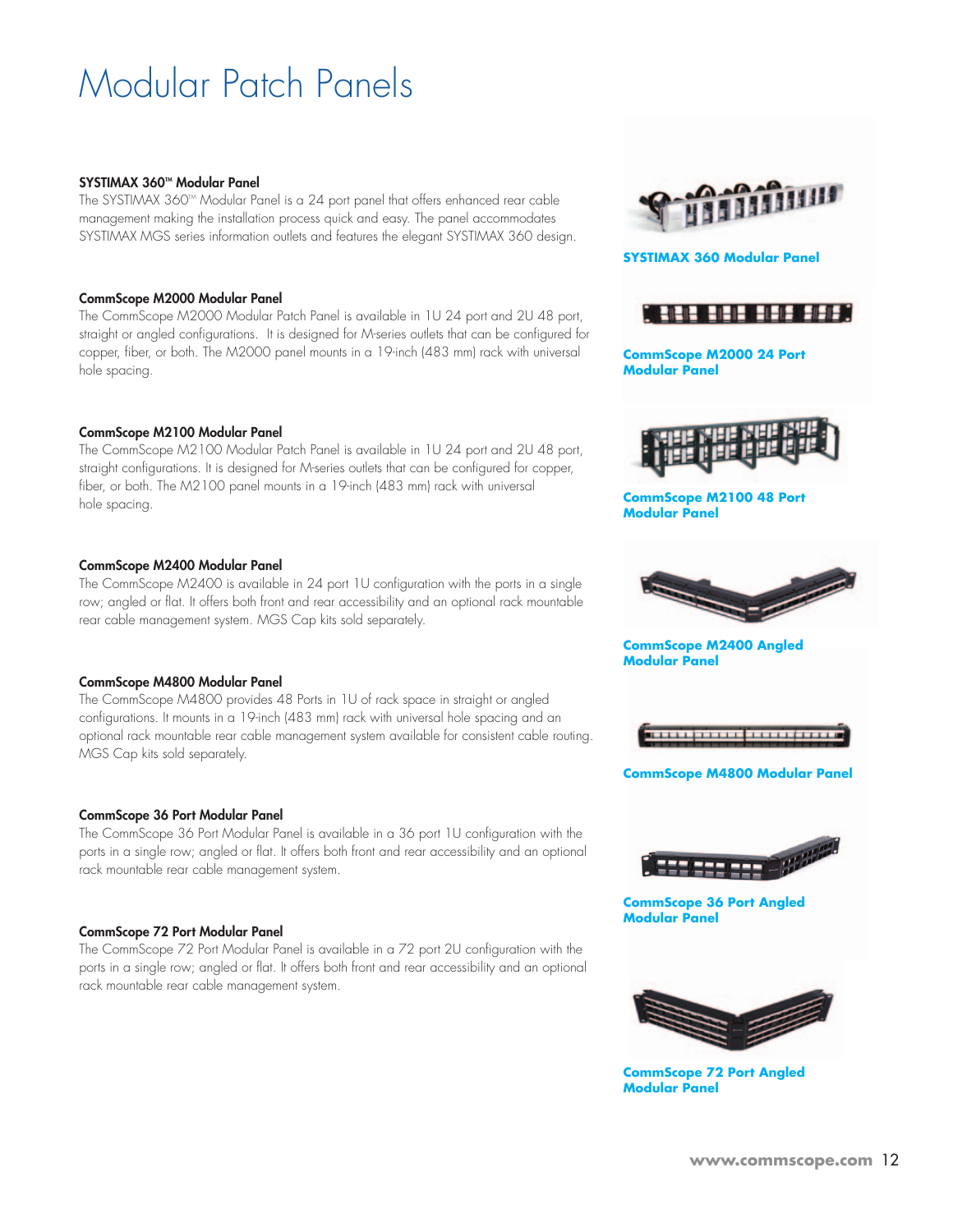#### Ordering Information:

| <b>Material ID</b> | <b>Product Number</b>             | Description                                                               |
|--------------------|-----------------------------------|---------------------------------------------------------------------------|
| 760104273          | 360-MOD-1U-24                     | 360 Modular 24 Port Patch Panel                                           |
| 760104463          | 360-MOD-1U-BEZEL                  | 360 Modular Panel Bezel Kit                                               |
| 760049932          | M2000-24 1U 24                    | M2000-24 1U 24-Port Panel                                                 |
| 760049940          | M2000-48 2U 48                    | M2000-48 2U 48-Port Panel                                                 |
| 760049957          | M2000A-24 1U (Angled)             | M2000A-24 1U Angled 24-Port Panel                                         |
| 760049965          | M2000A-48 2U (Angled)             | M2000A-48 2U Angled 48-Port Panel                                         |
| 760054627          | M2000 Cable Mat Bar               | M2000 Cable Management Bar                                                |
| 760060392          | M2000 & M3200 Custom Label Kit    | <b>Custom Label Kit</b>                                                   |
| 760069278          | M2000 1U Cord Manager Kit (5pcs.) | M2000 1U Cord Manager Kit (5pcs.)                                         |
| 760073486          | M2000 2U Cord Manager Kit (5pcs.) | M2000 2U Cord Manger Kit (5pcs.)                                          |
| 760077842          | M2100 2U 48 Port Panel            | M21000 Modular Patch Panel                                                |
| 760101220          | M2100-24 1U Modular Panel         | M2100-24 1U Modular Patch Panel                                           |
| 760118323          | M2400-1U-GS                       | Straight U/UTP Flat Single-Row Modular Panel,<br>24 Port (MGS400/500/600) |
| 760118349          | M2400A 1U-GS                      | Angled U/UTP Flat Single-Row Modular Panel,<br>24 Port (MGS400/500/600)   |
| 760109744          | M4800A 1U GS Modular Panel-48port | M4800A 1U Angled 48-Port Panel-GigaSPEED                                  |
| 760105429          | M4800 1U GS Modular Panel-48port  | M4800A 1U Straight 48-Port Panel-GigaSPEED                                |
| 760118182          | CS-MOD-1U-36P-FLAT                | Straight U/UTP Flat Modular Panel, 36 Port                                |
| 760118208          | CS-MOD-1U-36P-ANG                 | Angled U/UTP Flat Modular Panel, 36 Port                                  |
| 760118190          | CS-MOD-2U-72P-FLAT                | Straight U/UTP Flat Modular Panel, 72 Port                                |
| 760118216          | CS-MOD-2U-72P-ANG                 | Angled U/UTP Flat Modular Panel, 72 Port                                  |
| 760105445          | KIT, MODULE CAP, MGS (50)         | MGS Cap Kit - LP (Pack of 50)                                             |
| 760105486          | KIT, MODULE CAP, MGS (10)         | MGS Cap Kit - LP (Pack of 10)                                             |

*\*M-Series Outlets Sold Separately*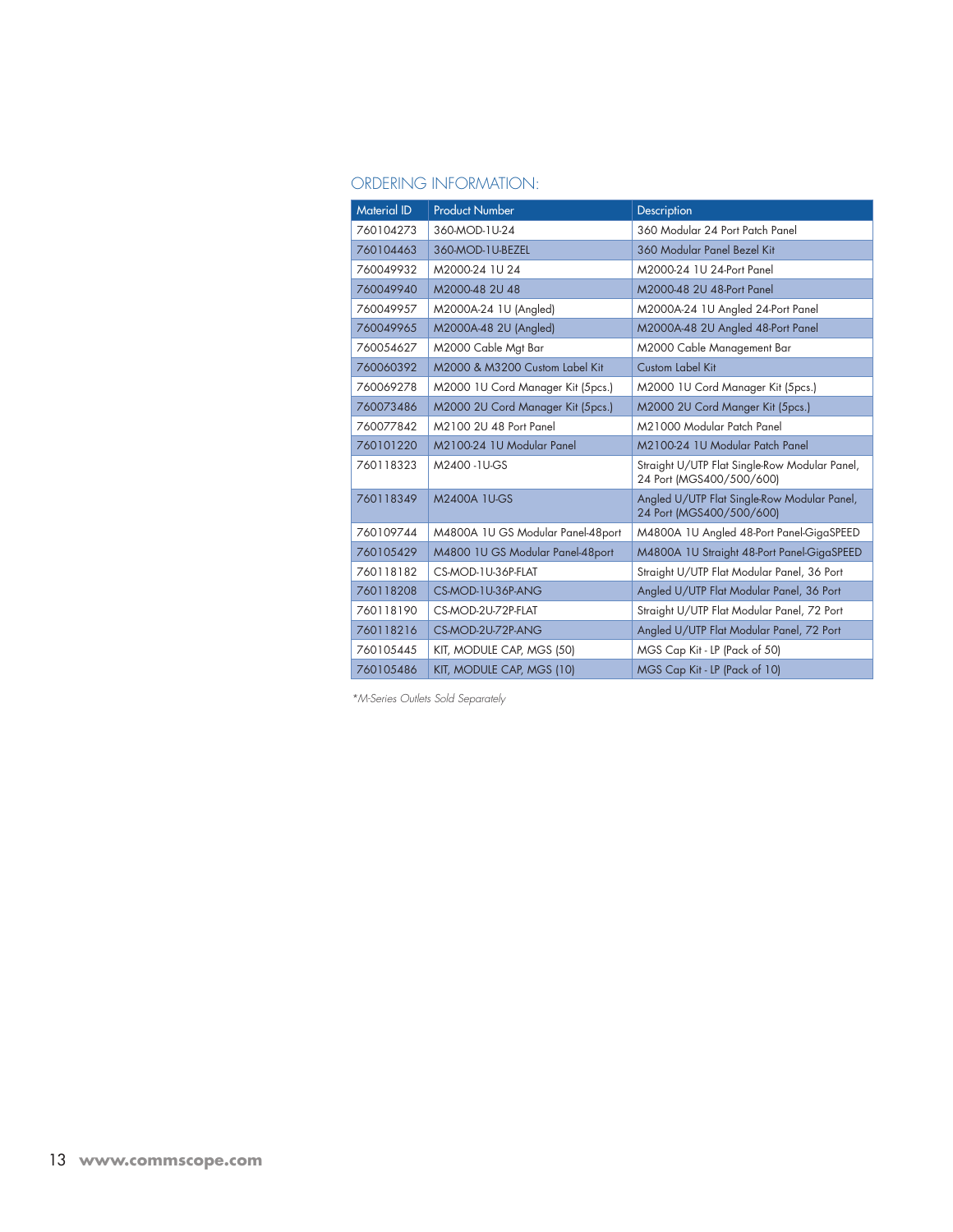## SYSTIMAX® VisiPatch® 360 System

The SYSTIMAX VisiPatch 360 System is a patching system that seamlessly incorporates patching and integrated cable management to deliver an ergonomically designed and aesthetically pleasing solution that saves time, space and money.

The VisiPatch 360 System utilizes a unique reverse patching technology that allows the patch cord to be projected away from the user and into the patching field. This design improves cord management by reducing the "spaghetti" cord clutter associated with poorly installed RJ-45 systems and makes reading the labeling information easy, facilitating future moves, adds and changes.

Both port density and usable density are increased in the VisiPatch 360 System. Due to cable and patch cord congestion in traditional RJ-45 systems, the usable density is lower than the port density. The VisiPatch 360 System, however, is designed to maximize usable density by minimizing cable and cord congestion. The VisiPatch 360 System is available for wallmount as well as rack-mount and cabinet installations. Plus, its modular design means that it is available for small and large installation needs.

#### Ordering Information:

| Description                                                          |  |  |
|----------------------------------------------------------------------|--|--|
|                                                                      |  |  |
| VisiPatch 360 4U (32 Ports) Kit                                      |  |  |
| VisiPatch 360 12U (96 ports) Kit                                     |  |  |
| VisiPatch 360 19-Inch 1U Panel Kit                                   |  |  |
| <b>Cable Manager Kits</b>                                            |  |  |
| VisiPatch 360 12U Vertical Trough Cable Manager Kit e/w Door, 10 in. |  |  |
| VisiPatch 360 Horizontal Cable Manager Kit 27 in.                    |  |  |
| VisiPatch 360 Horizontal Cable Manager Kit 37 in.                    |  |  |
| VisiPatch 360 Horizontal Cable Manager Kit 19 in.                    |  |  |
| VisiPatch 360 Horizontal Cable Manager Kit 29 in.                    |  |  |
| VisiPatch 360 Horizontal Rack Mount Cable Mar Kit, 19 in.            |  |  |
|                                                                      |  |  |
| VisiPatch 360 19 in. Rack Mount Bracket                              |  |  |
|                                                                      |  |  |





**VisiPatch360-VisiPatch 360 Xpress 4-pair Solid Cord**